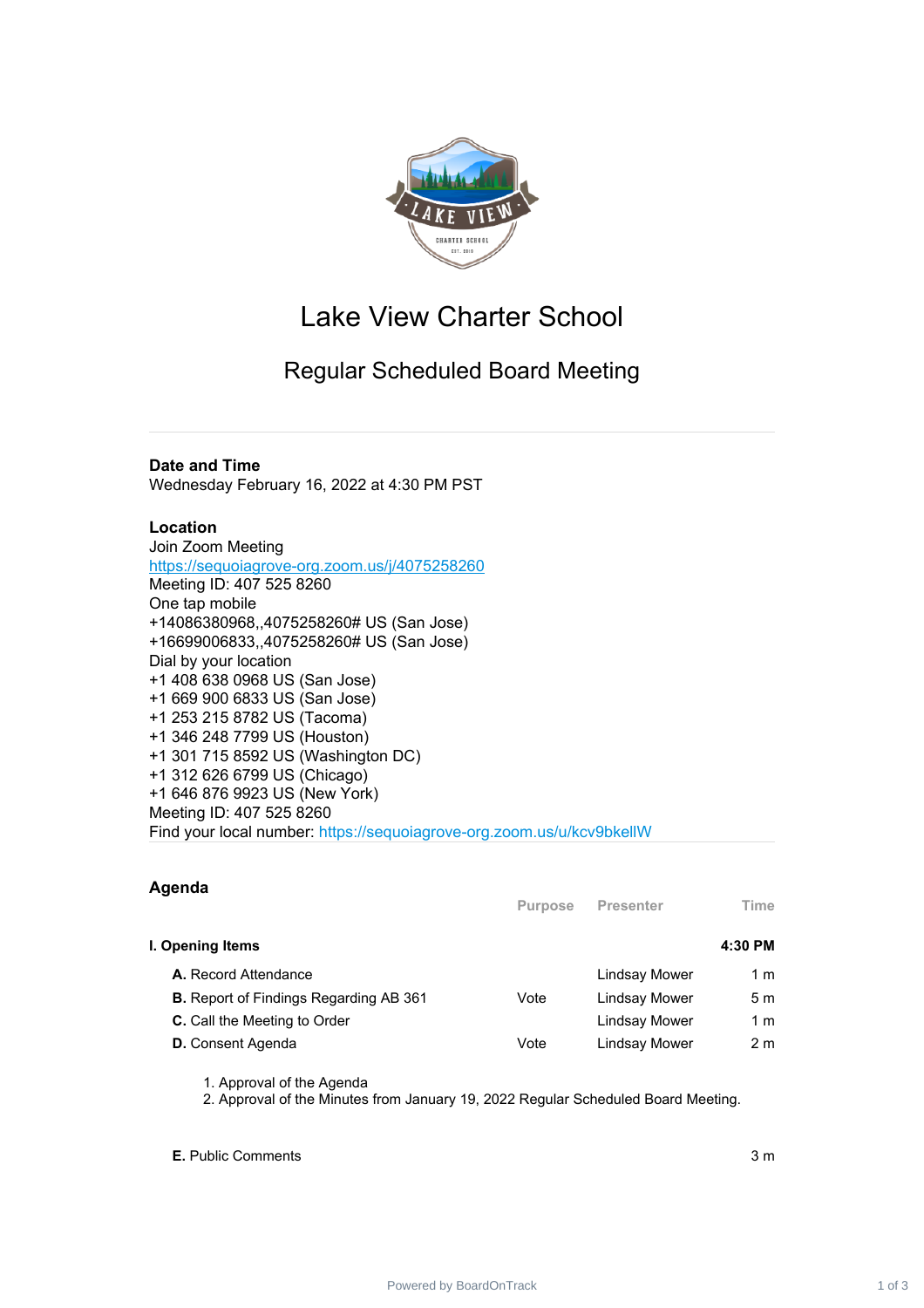| F. Executive Director's Report                                                            | <b>Purpose</b> | Presenter<br>Julie Haycock-<br>Cavender | <b>Time</b><br>15 m |  |
|-------------------------------------------------------------------------------------------|----------------|-----------------------------------------|---------------------|--|
| G. State of the School Address                                                            |                | Julie Haycock-<br>Cavender              | 10 <sub>m</sub>     |  |
| <b>II. Finances</b>                                                                       |                |                                         | 5:07 PM             |  |
| A. Audit Update                                                                           | <b>FYI</b>     | Representative<br>from Christy<br>White | 20 <sub>m</sub>     |  |
| <b>B.</b> January Financials                                                              | Vote           | James<br>Surmeian                       | 15 <sub>m</sub>     |  |
| C. Payscales 2022-2023                                                                    | Vote           | Dr. Amanda<br>Johnson                   | 5 m                 |  |
| III. Academic Excellence                                                                  |                |                                         | 5:47 PM             |  |
| A. Adult Student Policy                                                                   | Vote           | Julie Haycock-<br>Cavender              | 5 <sub>m</sub>      |  |
| <b>B.</b> A-G Completion Improvement Grant                                                | <b>Discuss</b> | Shannon<br>Breckenridge                 | 5 m                 |  |
| C. Vote to Open Public Hearing for A-G<br><b>Completion Improvement Grant</b>             | Vote           | <b>Lindsay Mower</b>                    | 1 m                 |  |
| D. Public Hearing for A-G Completion<br>Improvement Grant                                 | <b>Discuss</b> |                                         | 5 <sub>m</sub>      |  |
| E. Vote to Close Public Hearing for A-G<br><b>Completion Improvement Grant</b>            | Vote           | <b>Lindsay Mower</b>                    | 1 m                 |  |
| F. Supplement to Annual Update of 2021-22 Local<br>Control and Accountability Plan (LCAP) | <b>FYI</b>     | Darcy Belleza                           | 5 m                 |  |
| G. School Accountability Report Card                                                      | Vote           | Julie Haycock-<br>Cavender              | 5 m                 |  |
| <b>IV. Operations</b>                                                                     |                |                                         | 6:14 PM             |  |
| A. Comprehensive School Safety Plan 2022-23                                               | Vote           | Julie Haycock-<br>Cavender              | 5 m                 |  |
| <b>B.</b> School Calendar 2022-2023                                                       | Vote           | Julie Haycock-<br>Cavender              | 5 m                 |  |
| C. Open Enrollment 2022-2023                                                              | Vote           | Julie Haycock-<br>Cavender              | 5 m                 |  |
| V. Closing Items                                                                          |                |                                         | 6:29 PM             |  |
| A. Board of Director's Comments & Requests                                                | <b>Discuss</b> |                                         | 2 <sub>m</sub>      |  |
| <b>B.</b> Announcement of Next Regular Scheduled<br><b>Board Meeting</b>                  | <b>FYI</b>     | <b>Lindsay Mower</b>                    | 1 m                 |  |
| The Next Regular Scheduled Board Meeting is March 16, 2022 at 4:30 PM.                    |                |                                         |                     |  |
| C. Adjourn Meeting                                                                        | Vote           | <b>Lindsay Mower</b>                    | 1 m                 |  |

Public Comment Rules: Members of the public may address the Board on agenda or non-agenda items through the teleconference platform, Zoom. Zoom does not require the members of the public to have an account or login. Please either utilize the chat option to communicate to the administrative team of your desire to address the Board or simply